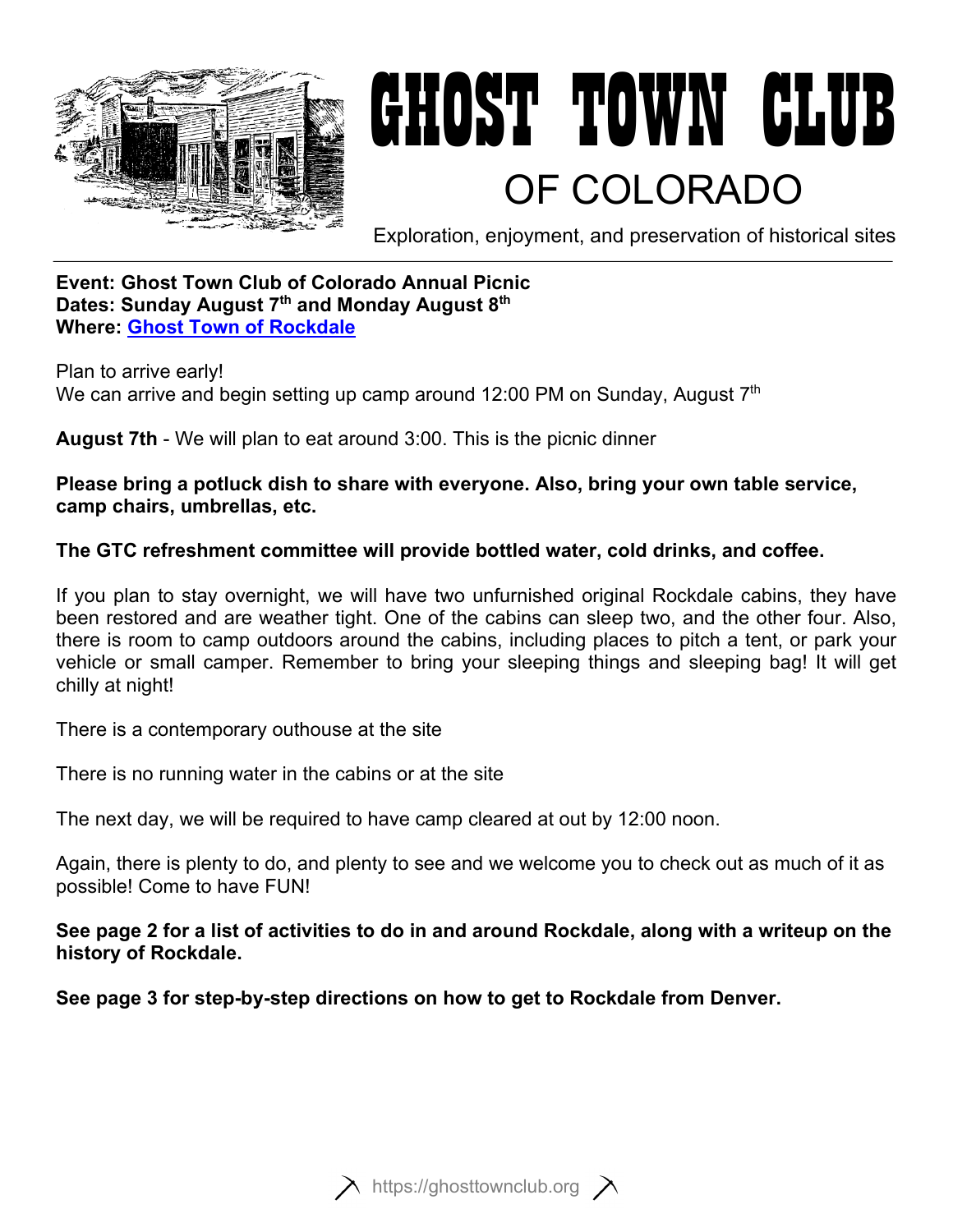## **Activities in and around Rockdale include:**

## **Ghost towns along County Road 390 (the road Rockdale is on)**

**Vicksburg** – Ghost Town with seasonally occupied cabins. Complete main street, with original buildings and outdoor museum at the site. This museum is free, with interactive prerecorded histories at the site. Cemetery is across the stream

**Beaver City** – Ghost Town with 2 stabilized buildings at it

**Winfield** – Ghost Town, with seasonally occupied cabins. 2 restored buildings, dressed as an outdoor museum – including a school house. Cemetery has been restored and is less than one mile drive above the town site

**Tazmania** – Ghost Camp above Winfield, one mile hike above Winfield

**Banker** – Ghost Camp at the banker mine. 4x4 road 1 mile beyond Winfield. Banker includes several roofless buildings making a primary street, a mine office with a roof as last seen, and a semi collapsed boarding house with a surprise!

**Hamilton** – Ghost Town just beyond Banker. This has a few log foundations

**Rockdale** – Ghost Town, our camp site!

**Clohesy -** Ghost Town one-mile rough 4x4 to Clohey lake, limited foundations (just above Rockdale)

**Fishing at the stream running through our site! Bring your rod and tackle!** 

### **Hiking around our site! Bring your walking stick!**

### **We will have a few maps available at the picnic to use for referencing locations**

#### **History of Rockdale:**

Rockdale was a silver camp first known as Silverdale in the early 1880's . It lies midway between Vicksburg and Winfield. In the 1890s the town name was changed to Rockdale and that was the name it maintained until it died. For a brief time, the mine was reopened by a group in the 1930s under the name of the Crescent mining operation. Today the remaining buildings have been stabilized and restored now being operated as a high-country overnight rental under the name *The Crescent Mining Camp* after its last breath efforts of the 1930s. The GTC will call it Rockdale!